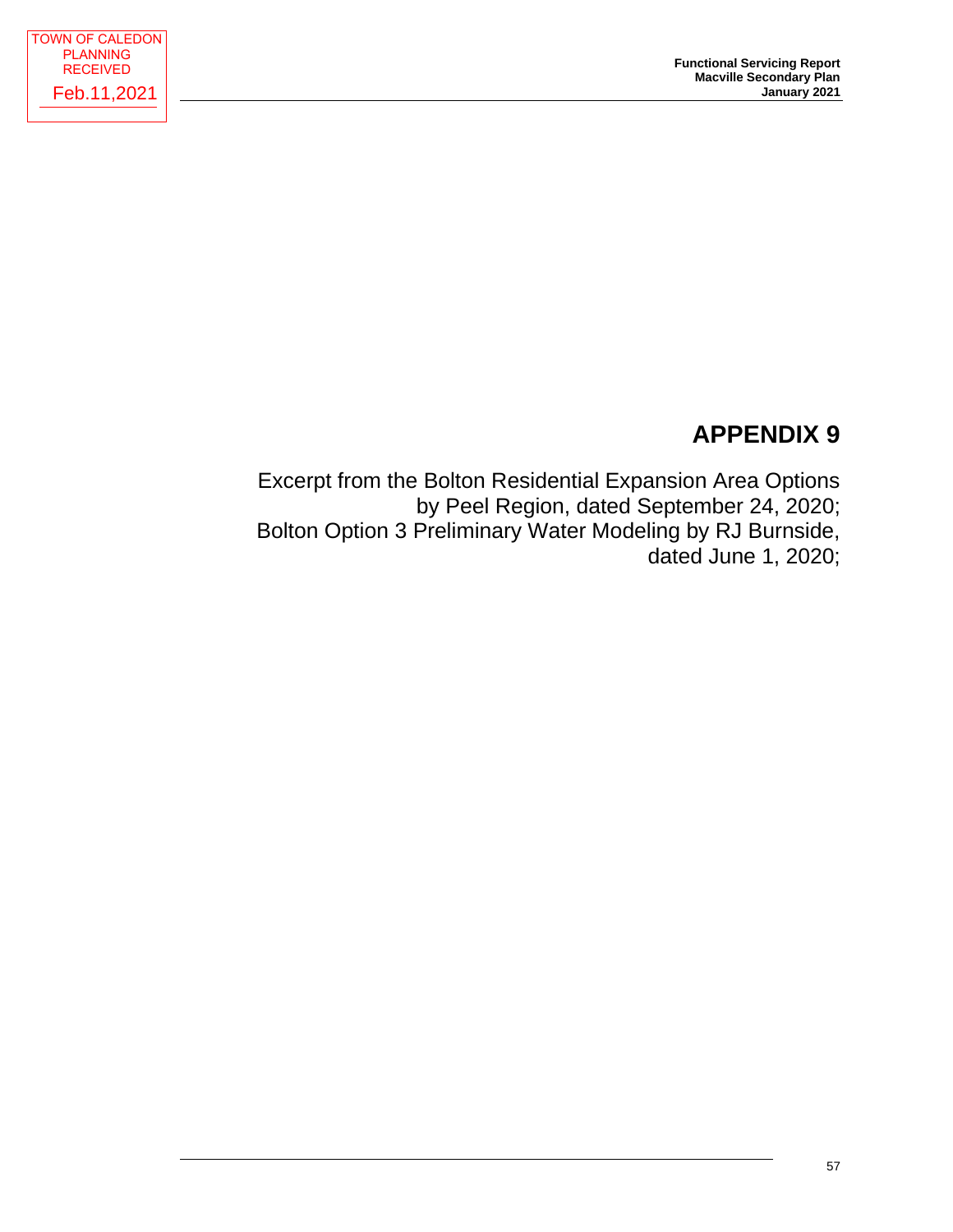

FIGURE 1 BOLTON RESIDENTIAL EXPANSION AREA OPTIONS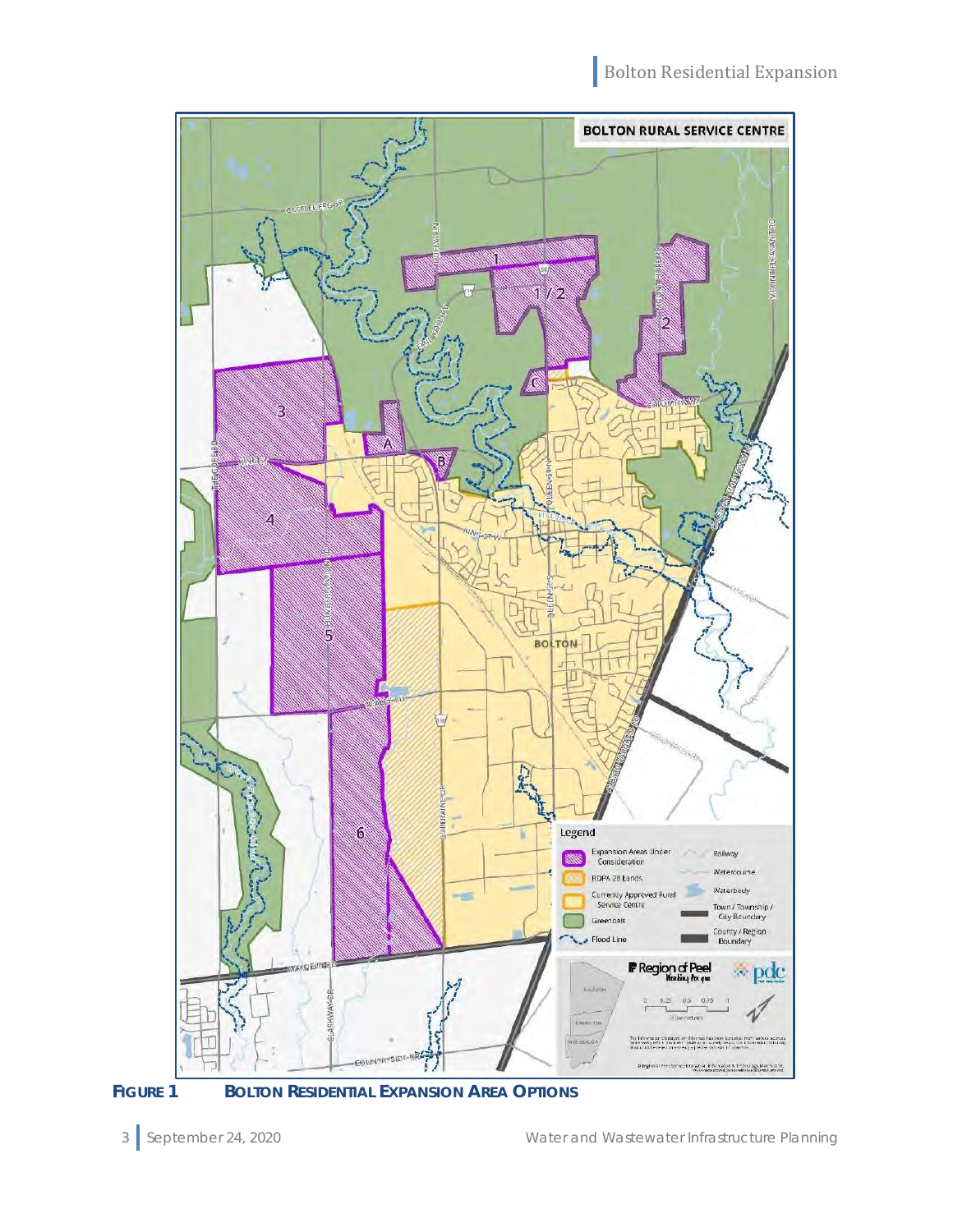### *3.4.3.6 Option 3*

Option 3 is located at the northwest corner of Humber Station Road and King Street. The ground elevations range between 265 m and 280 m, and as such fall in Zone 7. The top water level required to maintain adequate pressures is approximately 328 m.

Water servicing of Option 3 requires the creation of a new pressure zone system due to the range of elevations within the area. To achieve this, a new Zone 7 pumping station is required. Based on previous studies, it was confirmed that the preferred location for a new station is near the intersection of Chickadee Lane and Glasgow Road. An extension of the system through a 400 m (Zone 6) watermain from the 1050 mm watermain on Coleraine, would provide water to the station, from there, a new 400 mm (Zone 7) 19eedermain from the proposed Zone 7 pumping station along King Street and Emil Kolb Parkway to the proposed Option 3 storage facility is also required. The proposed location for the elevated tank is a site west of Gore Rd, one which appears to be farm land and has an elevation of 283 m.

A high level evaluation of the storage requirements was undertaken. Based on the ground elevations and environmental features around Option 3, an elevated floating storage facility was selected as the preferred storage servicing strategy. In-ground storage was also considered as an option for provision of storage; however, with a pumped system there must be sufficient pump capacity to supply peak hour demands or maximum day demands plus fire demands. This could result in a larger investment in a pumping facility and larger pipes servicing the area. Furthermore, standby power at the pumping station would also be required. These impacts were considered and it is recognized that elevated floating storage provides a more robust and reliable system and provides a better solution to long term requirements when considering the surrounding areas that could potentially develop.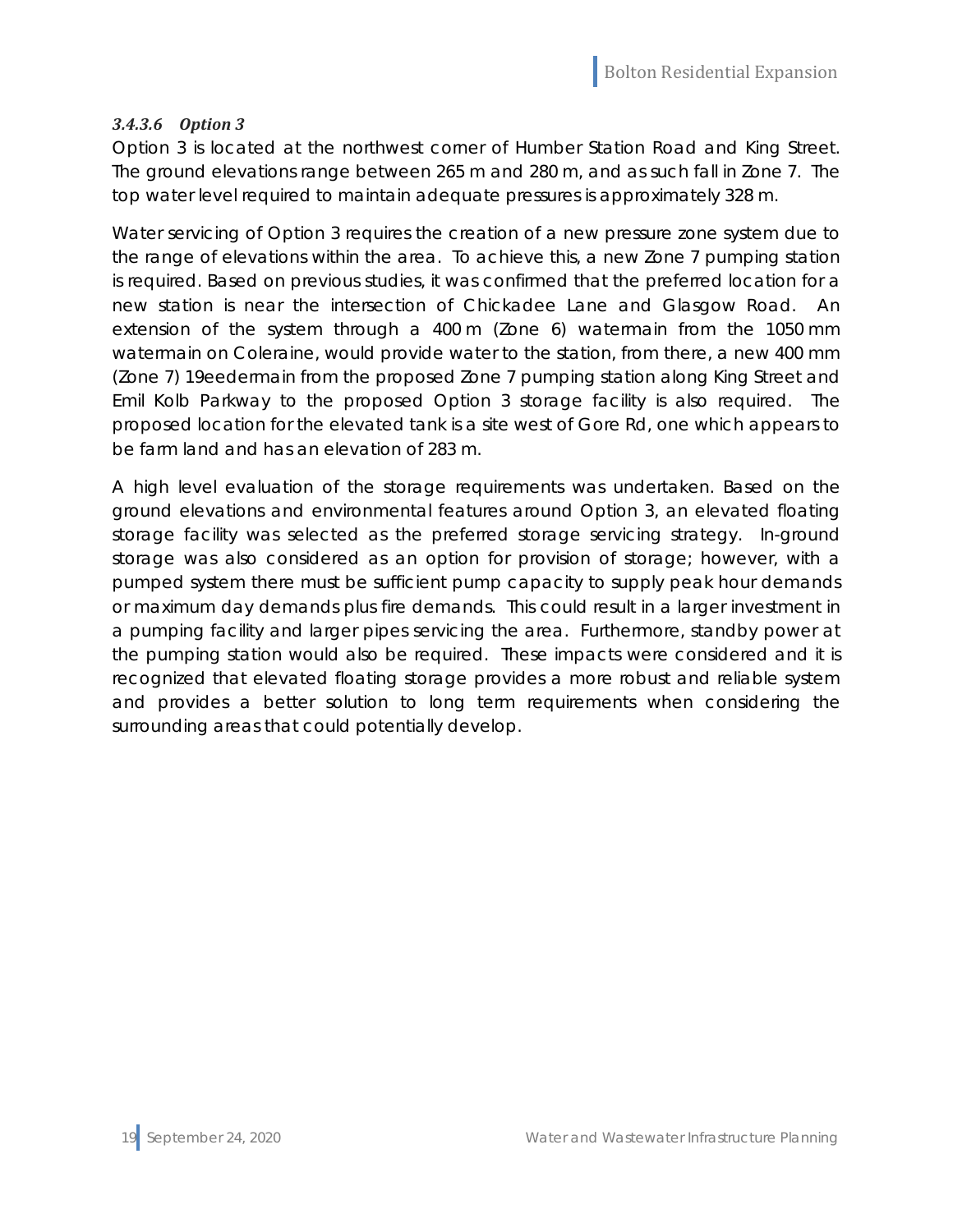